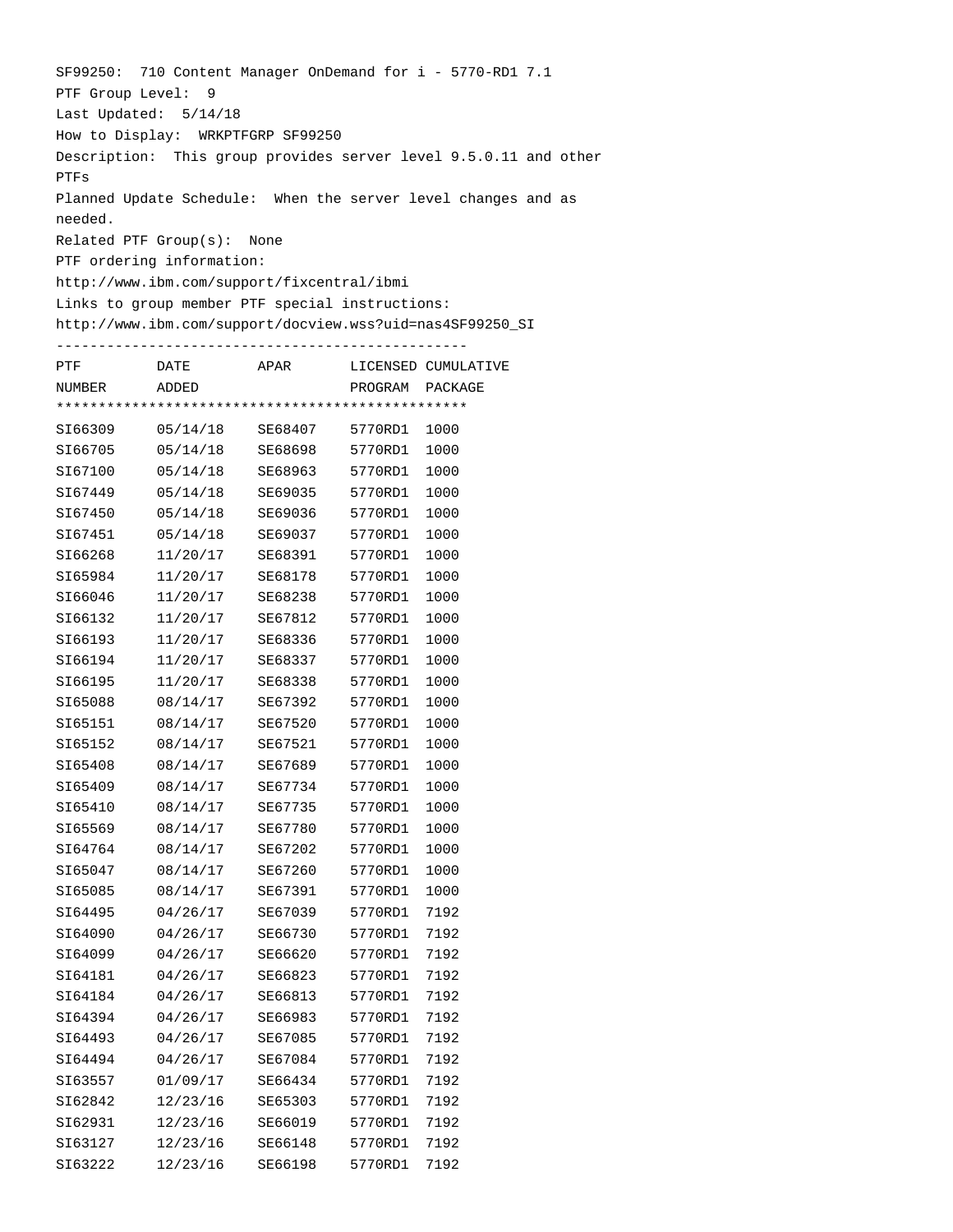| SI61138 | 12/23/16 | SE65115 | 5770RD1 | 6320 |
|---------|----------|---------|---------|------|
| SI62145 | 12/23/16 | SE65535 | 5770RD1 | 6320 |
| SI62477 | 12/23/16 | SE65739 | 5770RD1 | 7192 |
| SI62646 | 12/23/16 | SE65863 | 5770RD1 | 7192 |
| SI62754 | 12/23/16 | SE65776 | 5770RD1 | 7192 |
| SI62755 | 12/23/16 | SE65896 | 5770RD1 | 7192 |
| SI62756 | 12/23/16 | SE65777 | 5770RD1 | 7192 |
| SI62790 | 12/23/16 | SE65743 | 5770RD1 | 7192 |
| SI61052 | 07/14/16 | SE65042 | 5770RD1 | 6320 |
| SI61214 | 07/14/16 | SE65166 | 5770RD1 | 6320 |
| SI61215 | 07/14/16 | SE65152 | 5770RD1 | 6320 |
| SI61216 | 07/14/16 | SE65153 | 5770RD1 | 6320 |
| SI60703 | 07/14/16 | SE64764 | 5770RD1 | 6320 |
| SI60712 | 07/14/16 | SE64762 | 5770RD1 | 6320 |
| SI60865 | 07/14/16 | SE64668 | 5770RD1 | 6320 |
| SI61044 | 07/14/16 | SE65033 | 5770RD1 | 6320 |
| SI49603 | 04/28/16 | SE55081 | 5770SS1 | 3298 |
| SI57918 | 04/28/16 | SE62808 | 5770SS1 | 6120 |
| SI42859 | 04/25/16 | SE47094 | 5770RD1 | 1270 |
| SI42895 | 04/25/16 | SE47123 | 5770RD1 | 2115 |
| SI42920 | 04/25/16 | SE47023 | 5770RD1 | 1270 |
| SI42945 | 04/25/16 | SE46823 | 5770RD1 | 1270 |
| SI43029 | 04/25/16 | SE47283 | 5770RD1 | 1270 |
| SI43040 | 04/25/16 | SE47307 | 5770RD1 | 1270 |
| SI43041 | 04/25/16 | SE47312 | 5770RD1 | 1270 |
| SI43394 | 04/25/16 | SE47730 | 5770RD1 | 2115 |
| SI43399 | 04/25/16 | SE47415 | 5770RD1 | 2115 |
| SI43708 | 04/25/16 | SE48185 | 5770RD1 | 2279 |
| SI43830 | 04/25/16 | SE48350 | 5770RD1 | 2115 |
| SI43831 | 04/25/16 | SE48352 | 5770RD1 | 2115 |
| SI44354 | 04/25/16 | SE49007 | 5770RD1 | 2115 |
| SI44407 | 04/25/16 | SE48901 | 5770RD1 | 2115 |
| SI44408 | 04/25/16 | SE49058 | 5770RD1 | 2115 |
| SI44537 | 04/25/16 | SE49229 | 5770RD1 | 2115 |
| SI44542 | 04/25/16 | SE49234 | 5770RD1 | 2115 |
| SI44870 | 04/25/16 | SE49611 | 5770RD1 | 2115 |
| SI44872 | 04/25/16 | SE49613 | 5770RD1 | 2115 |
| SI44881 | 04/25/16 | SE49622 | 5770RD1 | 2115 |
| SI44950 | 04/25/16 | SE49704 | 5770RD1 | 2115 |
| SI44993 | 04/25/16 | SE49760 | 5770RD1 | 2115 |
| SI45087 | 04/25/16 | SE49892 | 5770RD1 | 2115 |
| SI45134 | 04/25/16 | SE49976 | 5770RD1 | 2115 |
| SI45294 | 04/25/16 | SE49447 | 5770RD1 | 2115 |
| SI45350 | 04/25/16 | SE49870 | 5770RD1 | 2115 |
| SI45468 | 04/25/16 | SE50378 | 5770RD1 | 2115 |
| SI45540 | 04/25/16 | SE50456 | 5770RD1 | 2115 |
| SI45678 | 04/25/16 | SE50632 | 5770RD1 | 2279 |
| SI46207 | 04/25/16 | SE51262 | 5770RD1 | 2279 |
| SI46534 | 04/25/16 | SE51590 | 5770RD1 | 2279 |
| SI46535 | 04/25/16 | SE50568 | 5770RD1 | 2279 |
| SI46536 | 04/25/16 | SE51651 | 5770RD1 | 2279 |
| SI46564 | 04/25/16 | SE51682 | 5770RD1 | 2279 |
| SI46571 | 04/25/16 | SE51695 | 5770RD1 | 2279 |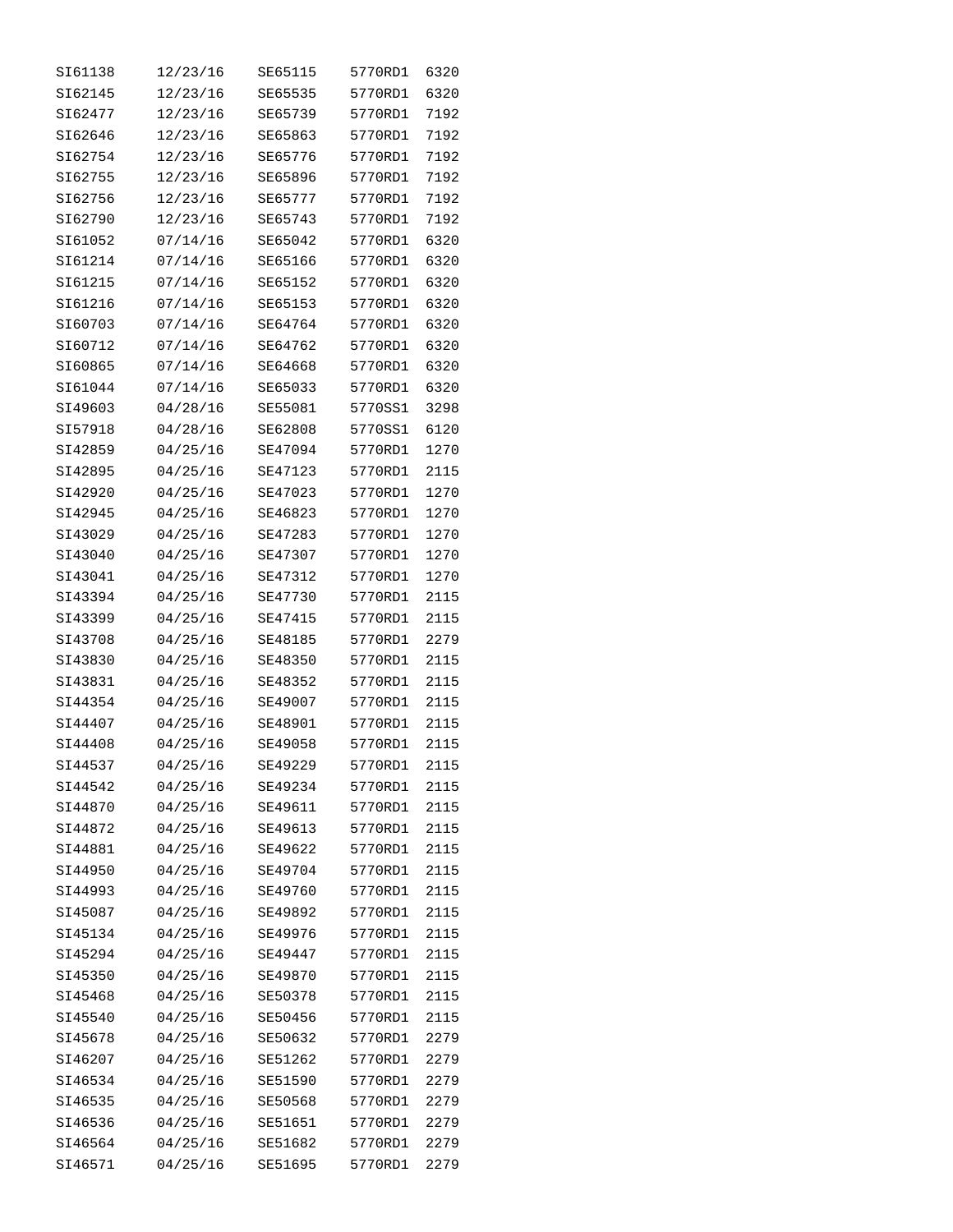| SI46578 | 04/25/16 | SE51656 | 5770RD1 | 2279 |
|---------|----------|---------|---------|------|
| SI46675 | 04/25/16 | SE51811 | 5770RD1 | 2279 |
| SI46927 | 04/25/16 | SE52099 | 5770RD1 | 2279 |
| SI47247 | 04/25/16 | SE52453 | 5770RD1 | 2279 |
| SI47369 | 04/25/16 | SE52599 | 5770RD1 | 2279 |
| SI47408 | 04/25/16 | SE52655 | 5770RD1 | 2279 |
| SI47410 | 04/25/16 | SE52647 | 5770RD1 | 2279 |
| SI47434 | 04/25/16 | SE52687 | 5770RD1 | 3298 |
| SI47672 | 04/25/16 | SE52941 | 5770RD1 | 3037 |
| SI47820 | 04/25/16 | SE53111 | 5770RD1 | 3037 |
| SI47890 | 04/25/16 | SE53187 | 5770RD1 | 3037 |
| SI47891 | 04/25/16 | SE53188 | 5770RD1 | 3037 |
| SI48112 | 04/25/16 | SE53394 | 5770RD1 | 3037 |
| SI48161 | 04/25/16 | SE53449 | 5770RD1 | 3298 |
| SI48174 | 04/25/16 | SE53463 | 5770RD1 | 3037 |
| SI48235 | 04/25/16 | SE53542 | 5770RD1 | 3298 |
| SI48264 | 04/25/16 | SE53564 | 5770RD1 | 3037 |
| SI48477 | 04/25/16 | SE53751 | 5770RD1 | 3037 |
| SI48478 | 04/25/16 | SE53752 | 5770RD1 | 3037 |
| SI48535 | 04/25/16 | SE53857 | 5770RD1 | 3298 |
| SI48571 | 04/25/16 | SE53904 | 5770RD1 | 3298 |
| SI48581 | 04/25/16 | SE53873 | 5770RD1 | 3037 |
| SI48653 | 04/25/16 | SE53998 | 5770RD1 | 3037 |
| SI48807 | 04/25/16 | SE54157 | 5770RD1 | 3298 |
| SI48819 | 04/25/16 | SE54117 | 5770RD1 | 3298 |
| SI48841 | 04/25/16 | SE54212 | 5770RD1 | 3298 |
| SI48916 | 04/25/16 | SE54295 | 5770RD1 | 3298 |
| SI49233 | 04/25/16 | SE54616 | 5770RD1 | 3298 |
| SI49234 | 04/25/16 | SE54617 | 5770RD1 | 3298 |
| SI49235 | 04/25/16 | SE54618 | 5770RD1 | 3298 |
| SI49261 | 04/25/16 | SE54650 | 5770RD1 | 3298 |
| SI49333 | 04/25/16 | SE54735 | 5770RD1 | 3298 |
| SI49343 | 04/25/16 | SE54736 | 5770RD1 | 3298 |
| SI49398 | 04/25/16 | SE54839 | 5770RD1 | 3298 |
| SI49716 | 04/25/16 | SE55213 | 5770RD1 | 3298 |
| SI49729 | 04/25/16 | SE55224 | 5770RD1 | 3298 |
| SI49865 | 04/25/16 | SE55395 | 5770RD1 | 3298 |
| SI49889 | 04/25/16 | SE55424 | 5770RD1 | 3298 |
| SI50055 | 04/25/16 | SE55608 | 5770RD1 | 3298 |
| SI50063 | 04/25/16 | SE55617 | 5770RD1 | 3298 |
| SI50070 | 04/25/16 | SE55626 | 5770RD1 | 3298 |
| SI50093 | 04/25/16 | SE55633 | 5770RD1 | 3298 |
| SI50238 | 04/25/16 | SE55840 | 5770RD1 | 3298 |
| SI50458 | 04/25/16 | SE56086 | 5770RD1 | 3298 |
| SI50491 | 04/25/16 | SE56129 | 5770RD1 | 3298 |
| SI50495 | 04/25/16 | SE56135 | 5770RD1 | 3298 |
| SI50552 | 04/25/16 | SE56229 | 5770RD1 | 3298 |
| SI50576 | 04/25/16 | SE56251 | 5770RD1 | 4143 |
| SI50785 | 04/25/16 | SE56412 | 5770RD1 | 4143 |
| SI50790 | 04/25/16 | SE56468 | 5770RD1 | 4143 |
| SI50811 | 04/25/16 | SE56539 | 5770RD1 | 4143 |
| SI50845 | 04/25/16 | SE56593 | 5770RD1 | 4143 |
| SI51312 | 04/25/16 | SE57160 | 5770RD1 | 4143 |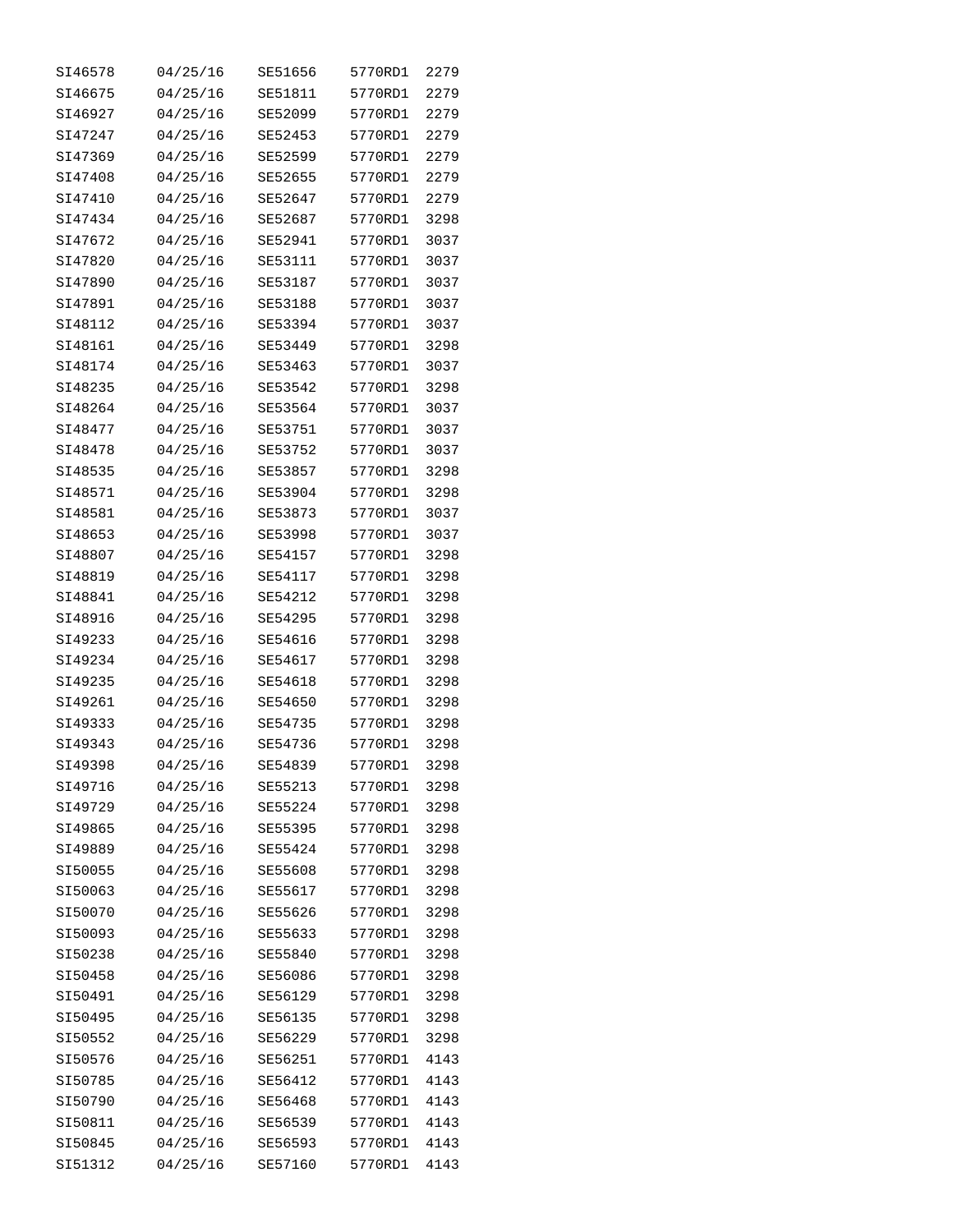| SI51612 | 04/25/16 | SE57075 | 5770RD1 | 4143 |
|---------|----------|---------|---------|------|
| SI51615 | 04/25/16 | SE57128 | 5770RD1 | 4143 |
| SI51621 | 04/25/16 | SE57215 | 5770RD1 | 4143 |
| SI51748 | 04/25/16 | SE57591 | 5770RD1 | 4143 |
| SI51751 | 04/25/16 | SE57611 | 5770RD1 | 4143 |
| SI52151 | 04/25/16 | SE57910 | 5770RD1 | 4143 |
| SI52258 | 04/25/16 | SE56625 | 5770RD1 | 5142 |
| SI52366 | 04/25/16 | SE58073 | 5770RD1 | 4283 |
| SI53928 | 04/25/16 | SE59618 | 5770RD1 | 5142 |
| SI54782 | 04/25/16 | SE60277 | 5770RD1 | 5142 |
| SI55231 | 04/25/16 | SE60545 | 5770RD1 | 5142 |
| SI55364 | 04/25/16 | SE60632 | 5770RD1 | 5142 |
| SI55497 | 04/25/16 | SE60371 | 5770RD1 | 5317 |
| SI55498 | 04/25/16 | SE60389 | 5770RD1 | 5317 |
| SI55760 | 04/25/16 | SE60954 | 5770RD1 | 5142 |
| SI55933 | 04/25/16 | SE61137 | 5770RD1 | 5142 |
| SI55967 | 04/25/16 | SE60878 | 5770RD1 | 5142 |
| SI56100 | 04/25/16 | SE61284 | 5770RD1 | 5317 |
| SI56101 | 04/25/16 | SE60709 | 5770RD1 | 5317 |
| SI56102 | 04/25/16 | SE60714 | 5770RD1 | 5317 |
| SI56103 | 04/25/16 | SE60716 | 5770RD1 | 5317 |
| SI56215 | 04/25/16 | SE61424 | 5770RD1 | 5142 |
| SI56311 | 04/25/16 | SE61509 | 5770RD1 | 5317 |
| SI56350 | 04/25/16 | SE61496 | 5770RD1 | 5142 |
| SI56373 | 04/25/16 | SE61552 | 5770RD1 | 5317 |
| SI57075 | 04/25/16 | SE61933 | 5770RD1 | 5317 |
| SI57153 | 04/25/16 | SE62071 | 5770RD1 | 5317 |
| SI57491 | 04/25/16 | SE61644 | 5770RD1 | 5317 |
| SI57537 | 04/25/16 | SE62424 | 5770RD1 | 5317 |
| SI57538 | 04/25/16 | SE62425 | 5770RD1 | 5317 |
| SI57539 | 04/25/16 | SE62426 | 5770RD1 | 5317 |
| SI57540 | 04/25/16 | SE62427 | 5770RD1 | 5317 |
| SI57592 | 04/25/16 | SE62551 | 5770RD1 | 5317 |
| SI57804 | 04/25/16 | SE62721 | 5770RD1 | 6120 |
| SI58039 | 04/25/16 | SE62918 | 5770RD1 | 6120 |
| SI58072 | 04/25/16 | SE62916 | 5770RD1 | 6120 |
| SI58445 | 04/25/16 | SE63292 | 5770RD1 | 6120 |
| SI58634 | 04/25/16 | SE62931 | 5770RD1 | 6120 |
| SI58635 | 04/25/16 | SE62926 | 5770RD1 | 6120 |
| SI58636 | 04/25/16 | SE62925 | 5770RD1 | 6120 |
| SI59421 | 04/25/16 | SE63599 | 5770RD1 | 6120 |
| SI59862 | 04/25/16 | SE64221 | 5770RD1 | 6120 |
| SI59888 | 04/25/16 | SE63991 | 5770RD1 | 6320 |
| SI60156 | 04/25/16 | SE64042 | 5770RD1 | 6320 |
| SI60157 | 04/25/16 | SE64043 | 5770RD1 | 6320 |
| SI60158 | 04/25/16 | SE64044 | 5770RD1 | 6320 |
| SI60280 | 04/25/16 | SE64526 | 5770RD1 | 6320 |
| SI60288 | 04/25/16 | SE64528 | 5770RD1 | 6320 |
| SI35695 | 04/25/16 | SE38317 | 5770RD1 | 0096 |
| SI35696 | 04/25/16 | SE38318 | 5770RD1 | 0096 |
| SI35730 | 04/25/16 | SE38344 | 5770RD1 | 0096 |
| SI35773 | 04/25/16 | SE38411 | 5770RD1 | 0096 |
| SI35838 | 04/25/16 | SE38486 | 5770RD1 | 0096 |